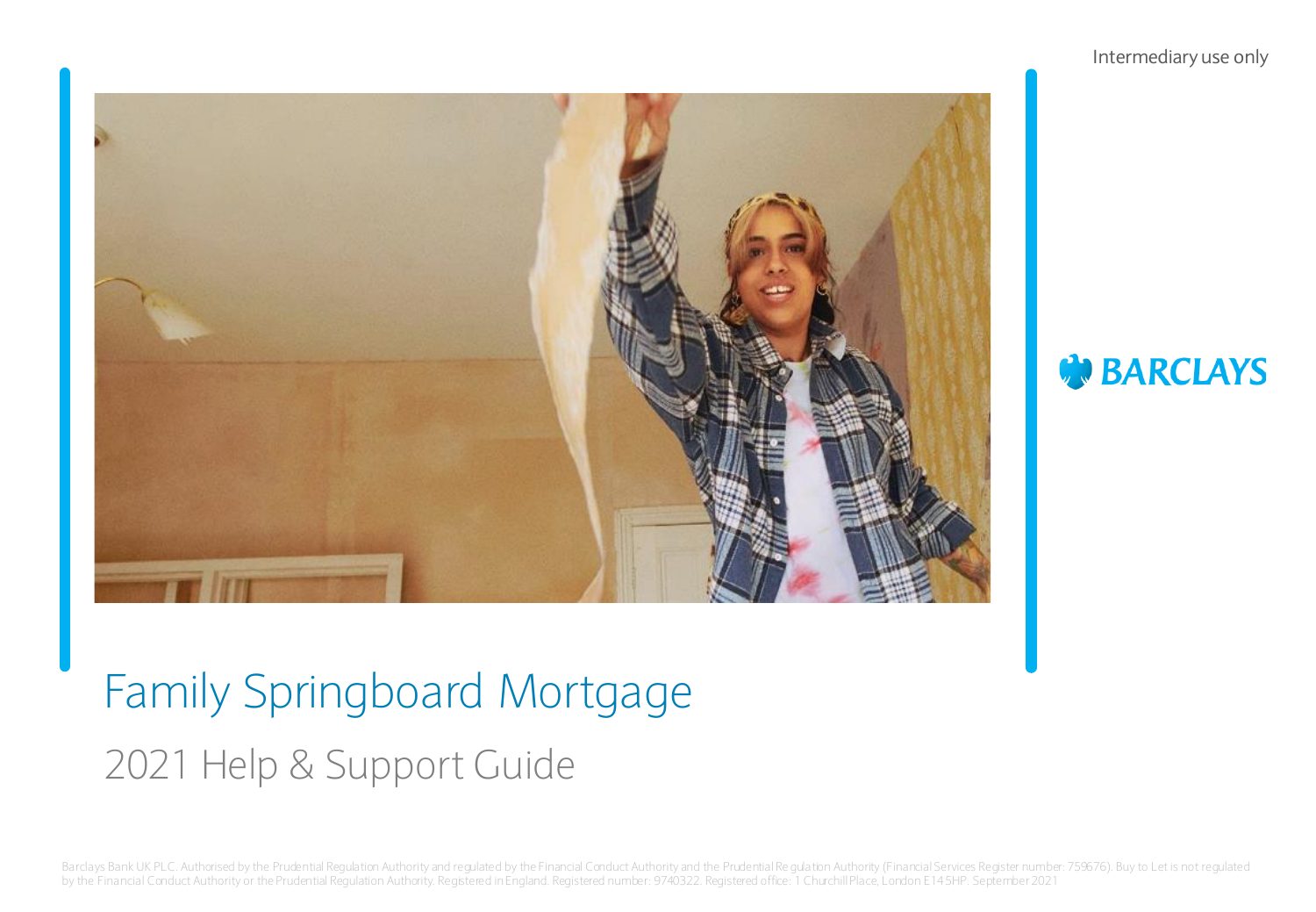### What is it?

The Family Springboard Mortgage allows your client's family or friends to help them secure a mortgage, and earn interest at the same time. It is available for both first-time buyers and home movers. Options are available for clients with a minimum deposit of 0%.

### How does it work?

A Family Springboard Mortgage is built of two elements; the *borrower* and the *helper(s)*.

The borrower takes out a Family Springboard Mortgage, while the helper opens a Helpful Start Account linked to that mortgage. The helper(s) then puts10% of the purchase price into the Helpful Start Account.

This means your clients could get on the property ladder or move home with a deposit of as little as 0%, where a helper(s) provides an interest-earning contribution.

After five years, the helper(s) get their money back with interest, as long as the Family Springboard Mortgage payments are kept up to date. It is available for loans up to £500,000, and is not available for new build properties.





#### 2021 Help & Support Guide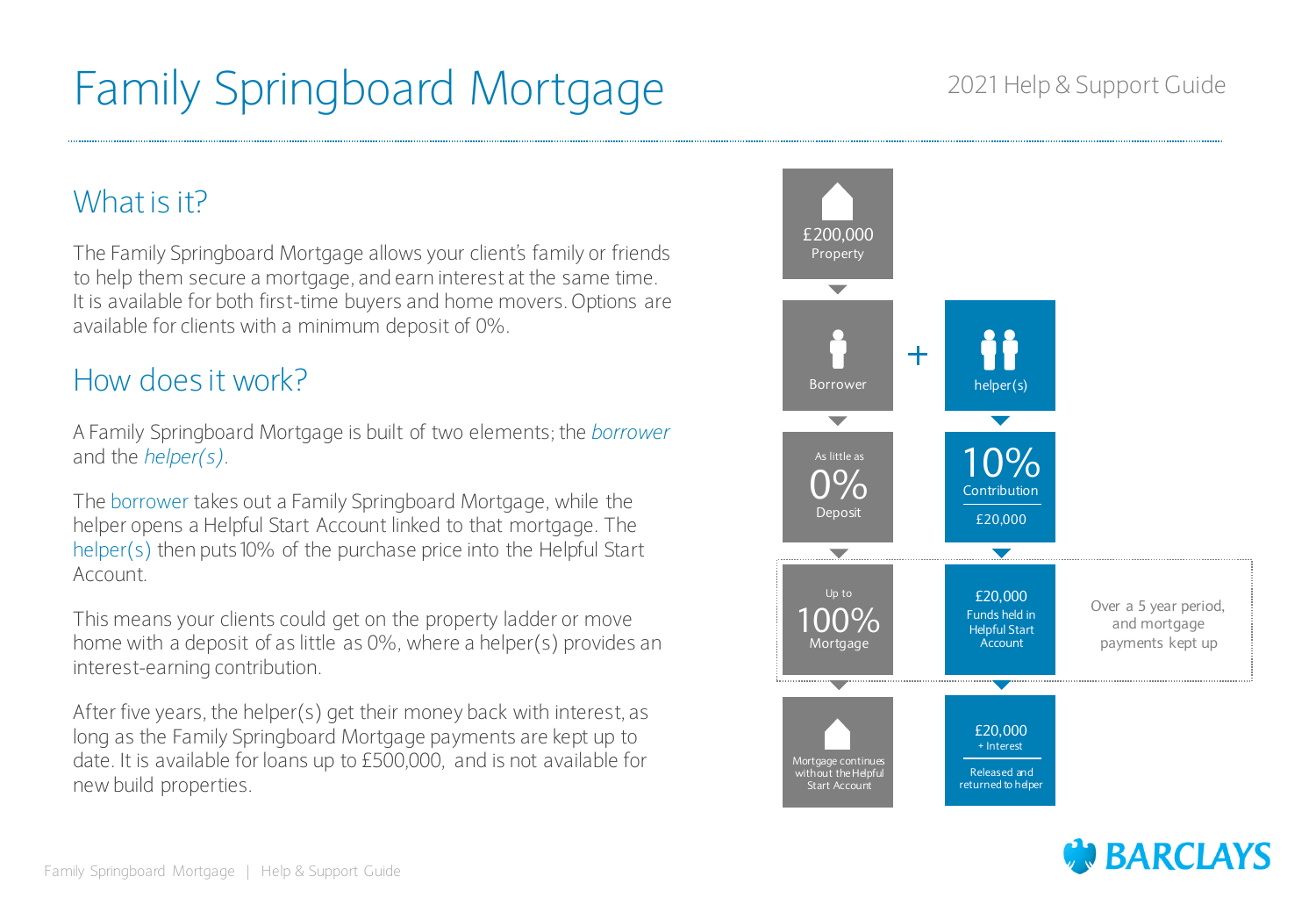## Family Springboard Mortgage – how it works?



### **BARCLAYS**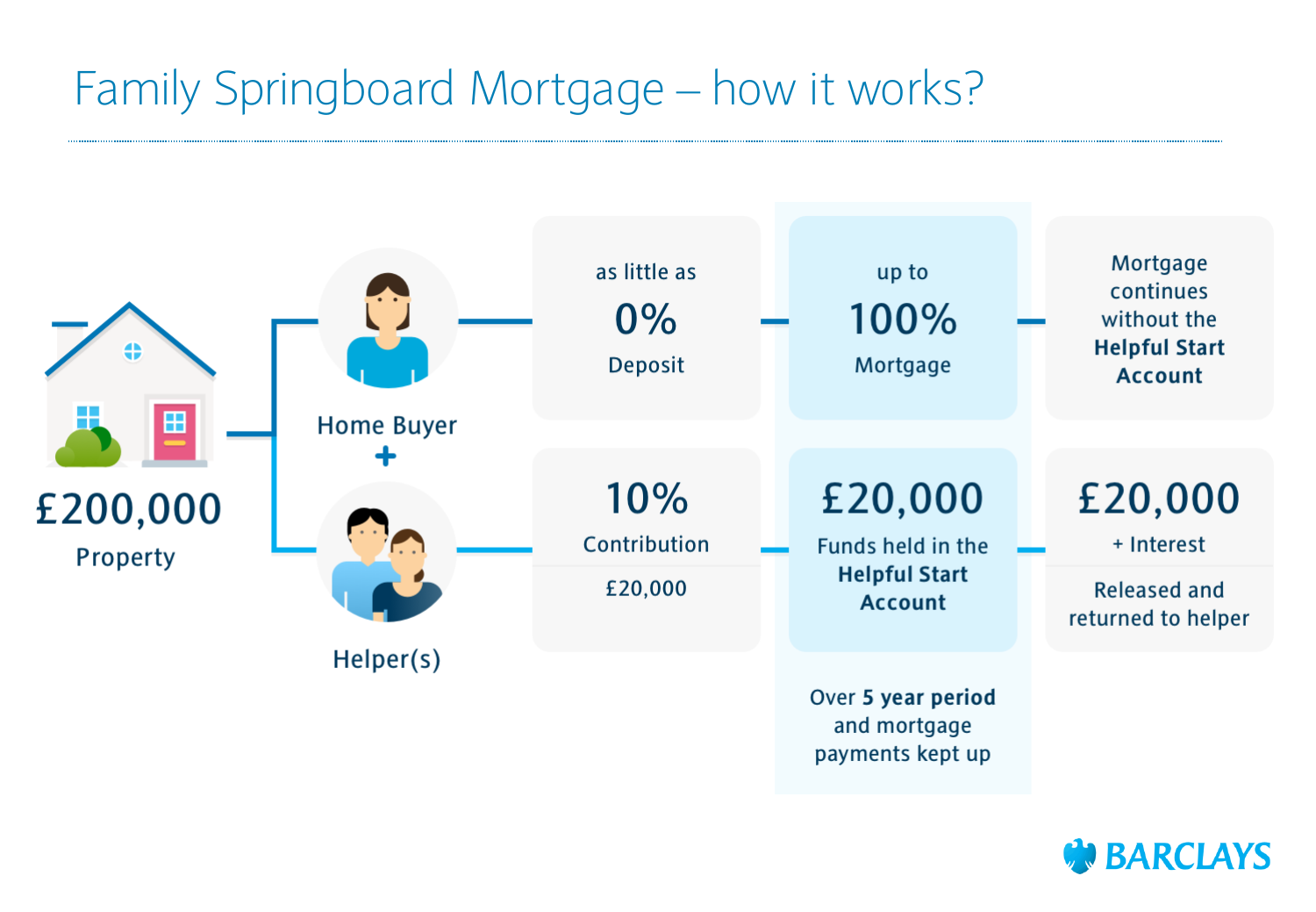### Loan term & rate-switch

The term of a Family Springboard Mortgage can range from a minimum of 5 years to a maximum of 35 years.



### Rate-switch

At the end of the initial term, you can utilise our rate-switch tool to switch your clients to another rate – or offer them the low follow-on rate available with the Family Springboard Mortgage.



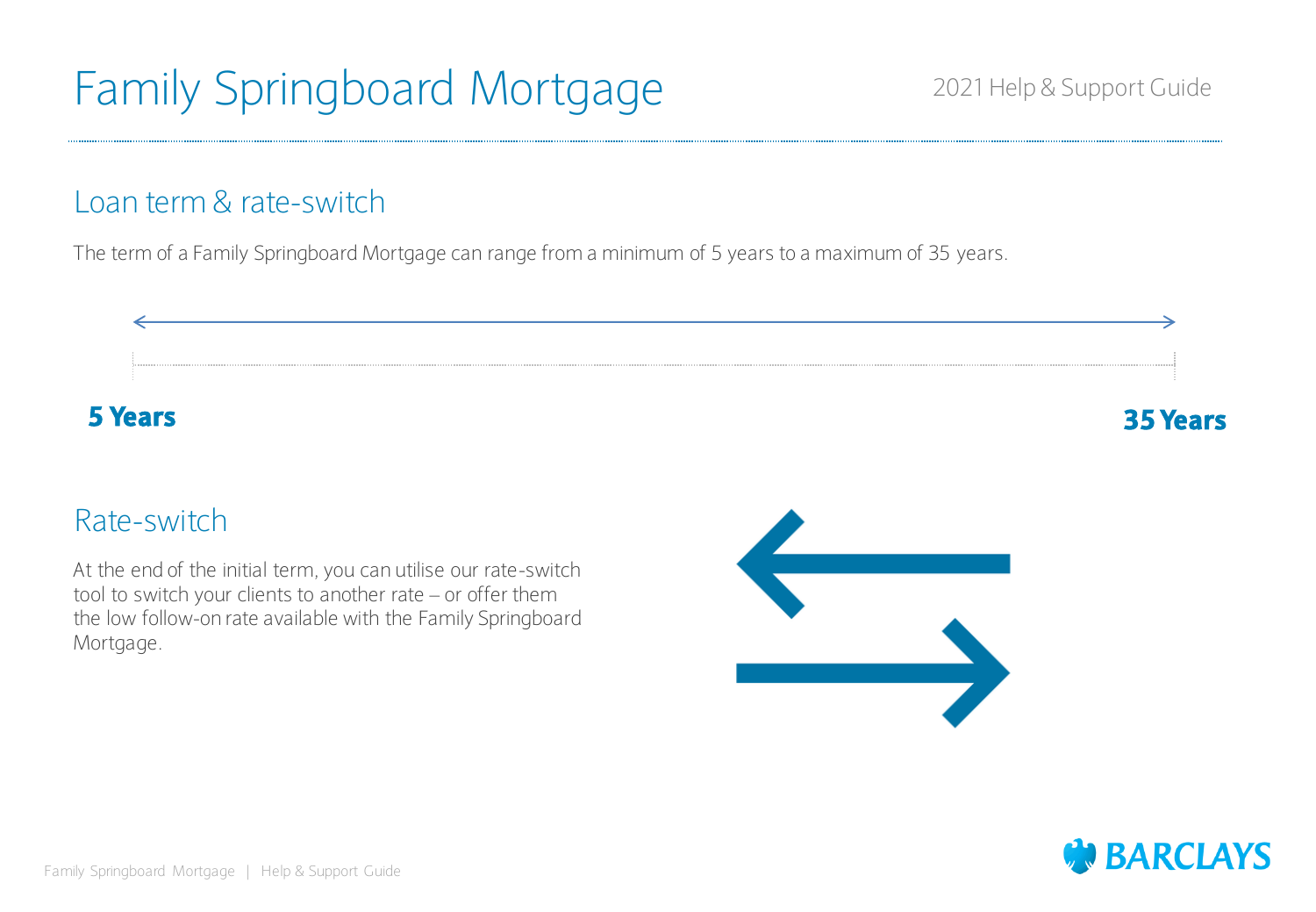### Loan to Income (LTI)

If your client(s) earns more than £50,000 either singularly or combined, they'll automatically qualify for up to 4.49x income multiples. However, if your client(s) earn less than or equal to £50,000 either singularly or combined, they'll be eligible for up to 4.0x income multiples – (subject to affordability).



Client(s) earning more than £50k singularly, or combined with a partner



Client(s) earning less or equal to £50k singularly, or combined with a partner

### **More than £50k Less than, or equal to £50k**

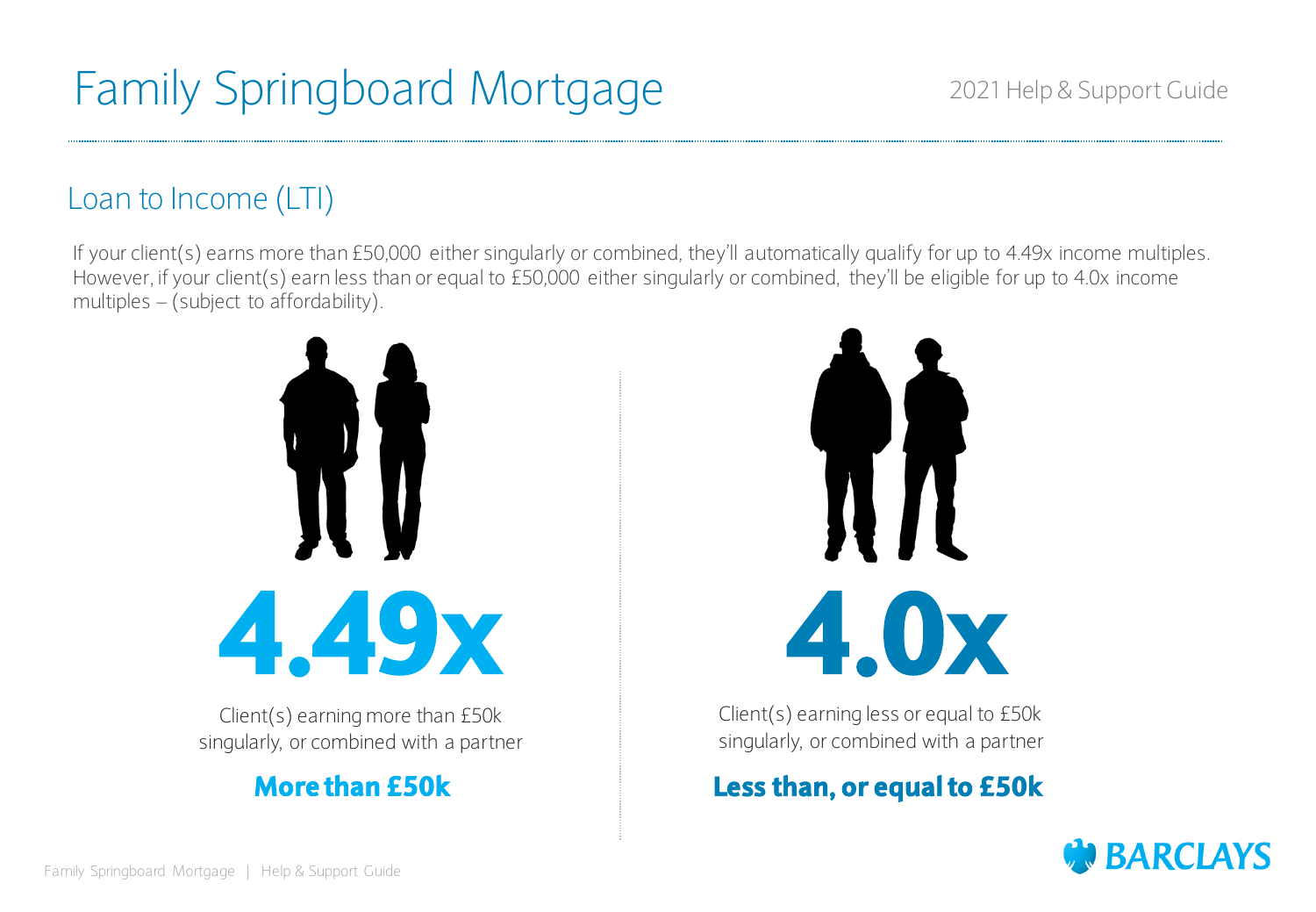### Key facts

Here are the key facts you need to know about the Family Springboard Mortgage



Deposits available from 0% - 9.9%



- 4.49x income multiples for applicants earning more than £50k
- Helper(s) receive credit interest at 1.5% over Bank of England base rate



- Available for first-time buyers or home movers
- Maximum loan £500,000



 $(\checkmark)$ 

- Not available for new build properties
- Term available from 5 35 years

Fixed for 5 years, moving on to a LifeTime Tracker



- Borrower retains full rights over the property
- Helper(s) isn't a guarantor or on mortgage deeds, which protects them from the new stamp duty rules



Ability to recycle the support for other family



Access to our rate switch process at the end of the term which rewards the intermediary and provides peace of mind to the applicant

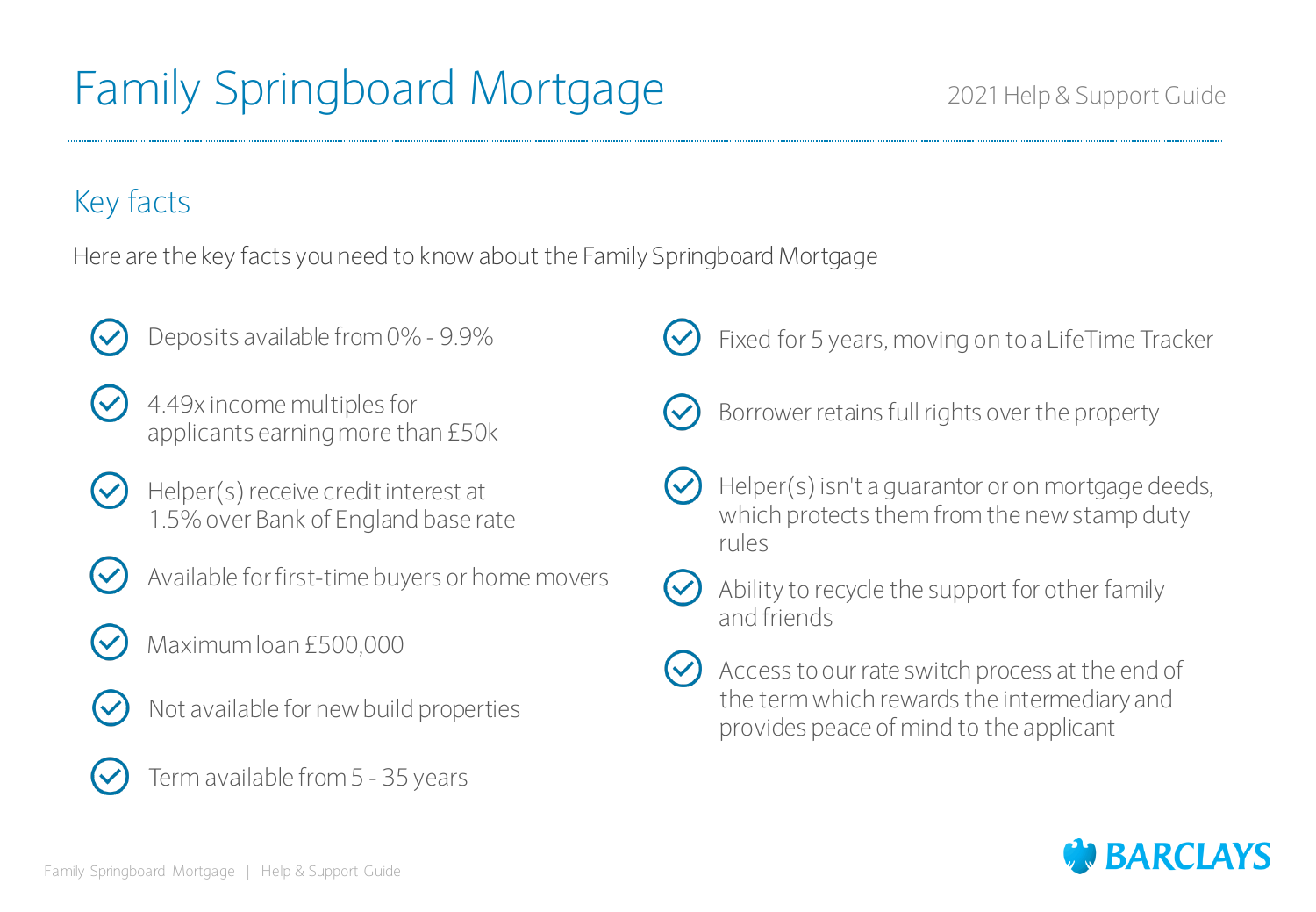### 2021 Help & Support Guide

### What are the benefits for your client?

There are many benefits for your client.

### Borrower



Available for first-time buyers and home movers



Fixed for 5 years, moving on to a LifeTime Tracker, as well as access to our rate-switch process



Retains full rights over the property – helper(s) isn't a guarantor or on mortgage deeds, which protects them from the new stamp duty rules

## Helper(s)



helper(s) receive credit interest at 1.5% over Bank of England base rate

**5** Years

Money released after the 5 years, as long as mortgage repayments are made in full



The ability to recycle the support for other family and friends, if they wish after the 5 year period

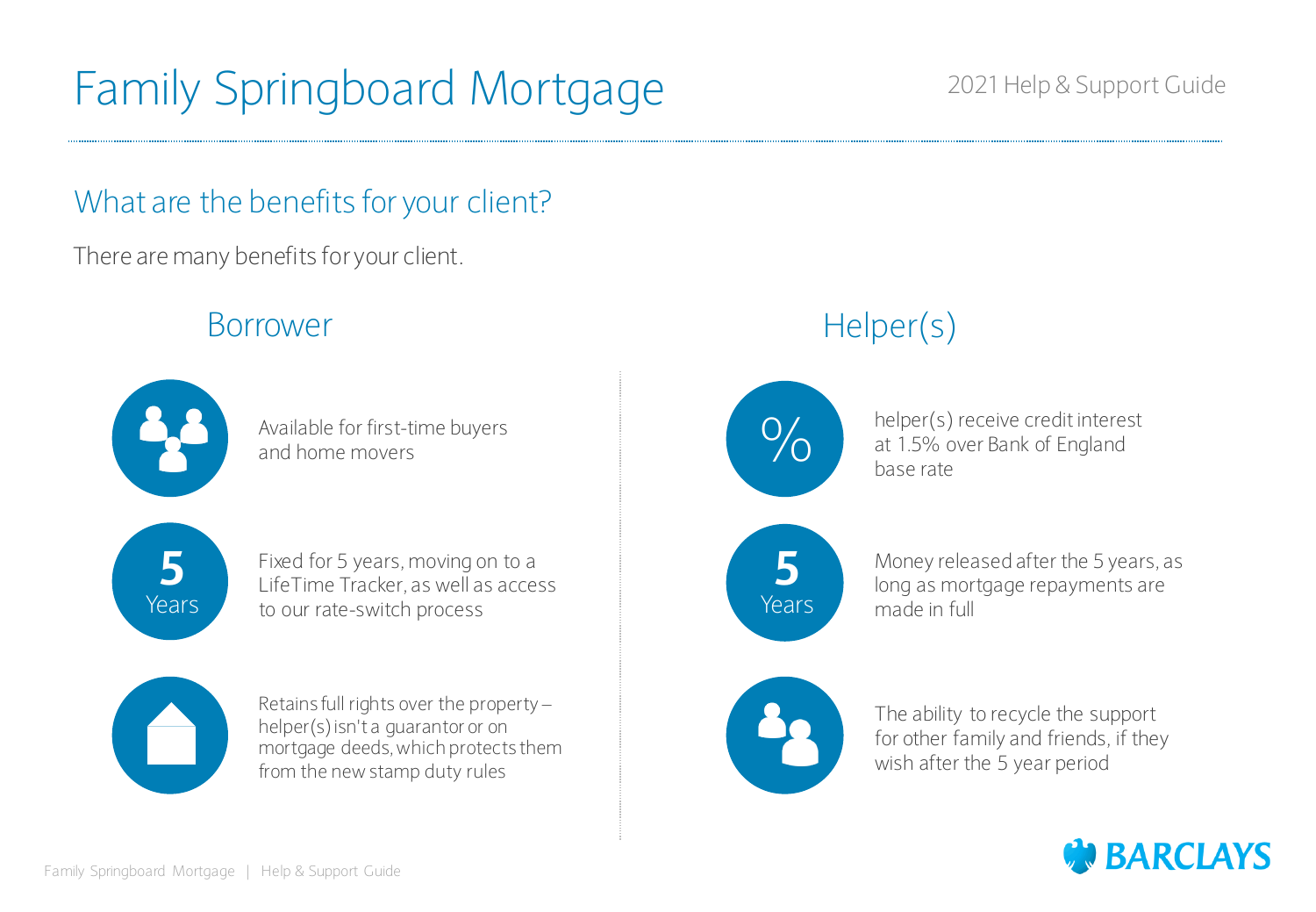### 2021 Help & Support Guide

### What are the benefits for you?

It is not only your clients who could benefit, there are also many benefits for you:



Opportunity to build deeper client relationships



Clients becoming advocates for your business and a source of referrals



Increased loyalty from your clients



Increase in sales and income depending on your client's circumstances

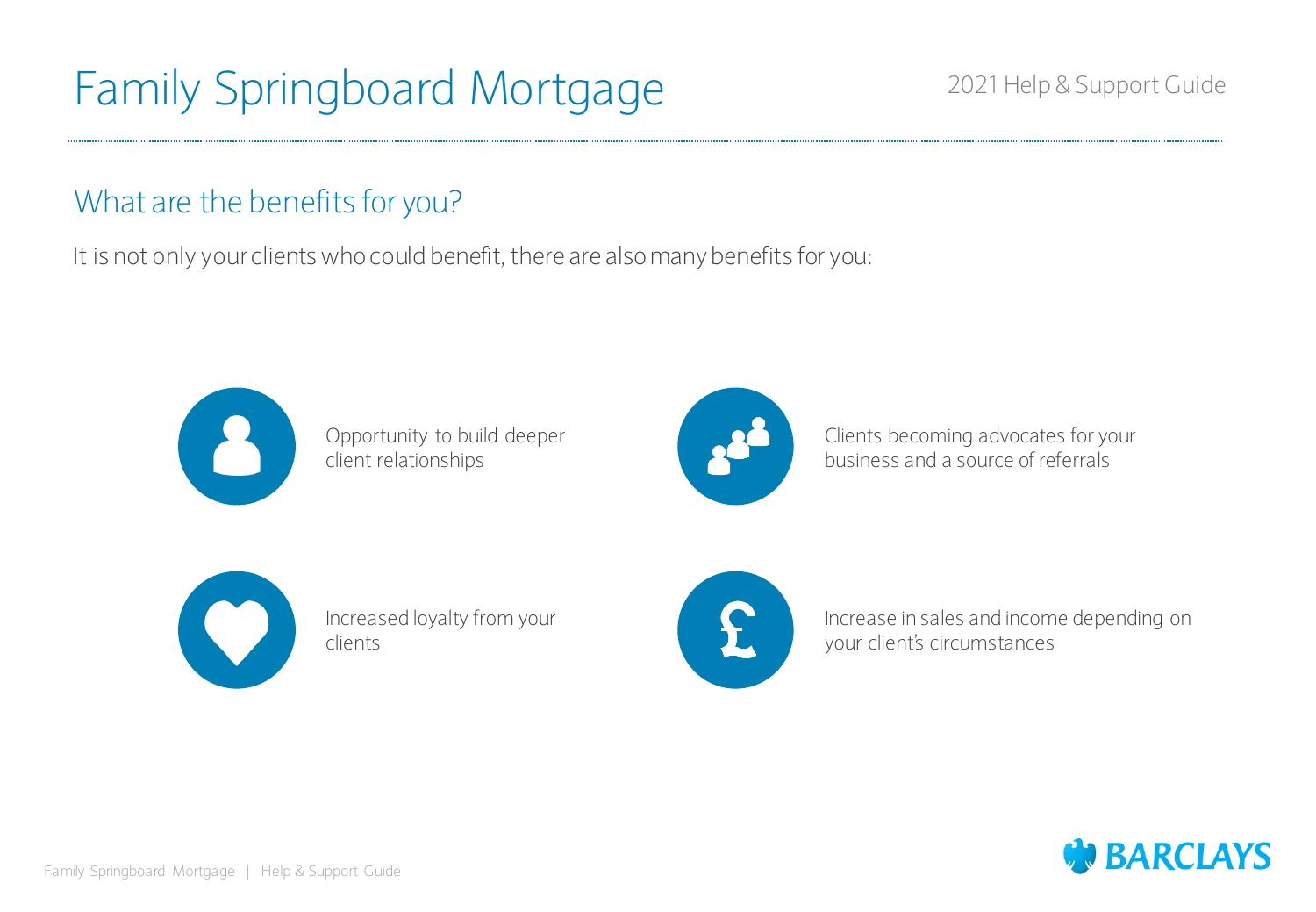### 2021 Help & Support Guide

### Who might benefit from a Family Springboard mortgage?

The Family Springboard Mortgage could benefit your client if they are:

- 
- Consumers with smaller deposits



- Competitive rates
- Consumers looking for an option that allows family or friends support
- 
- Parents looking to support their children, knowing that the deposit is held in the parents name as peace of mind
- helper(s) with savings that could be used to support siblings for a short period, knowing funds will be returned with credit interest



Consumers looking for a flexible way to purchase their first or next home



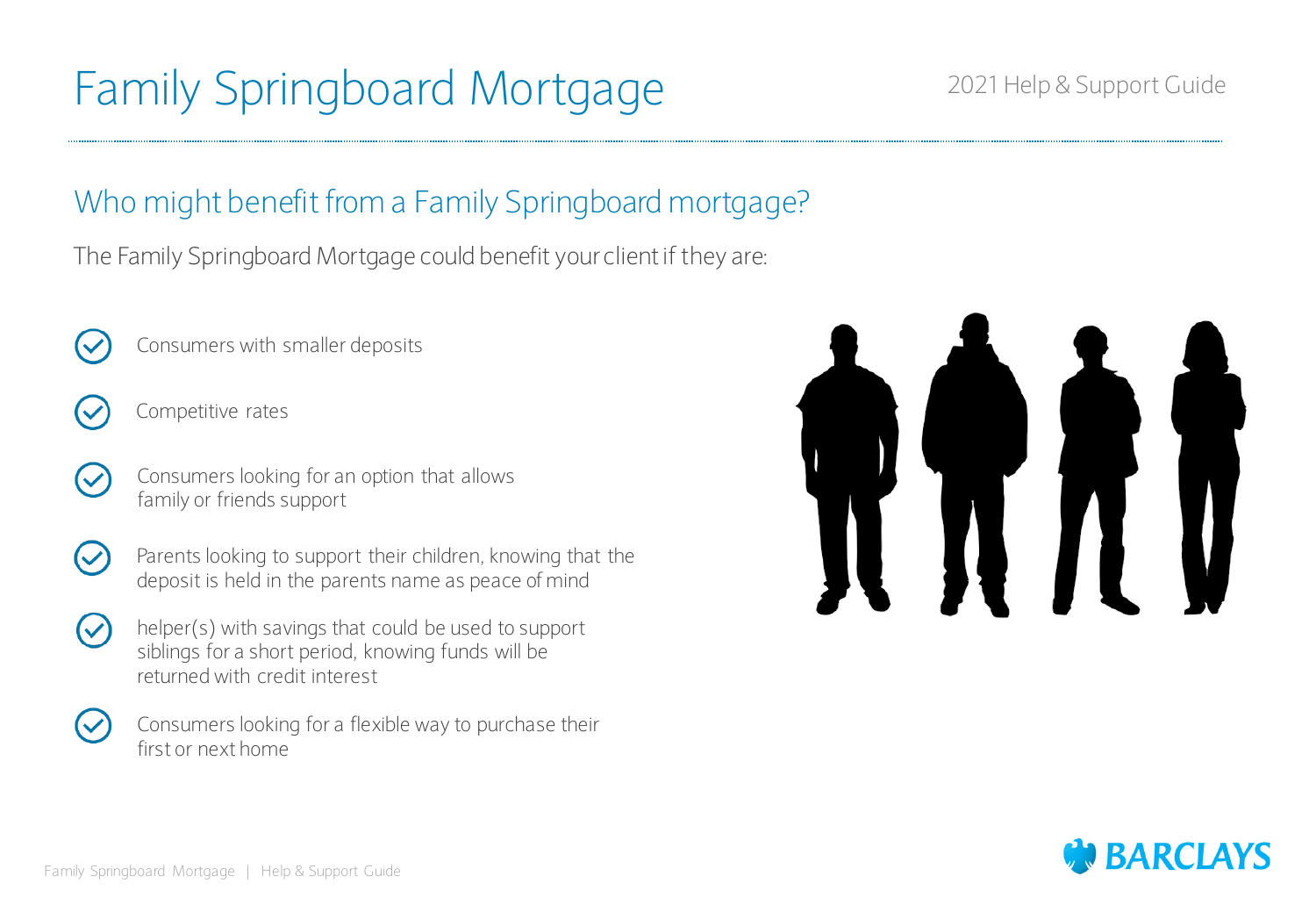

### Client Example 1

Grandparents with a number of family members to help, and therefore cannot afford to give away a deposit.

They use a Family Springboard Mortgage to enable them to support, and eventually get their money back for their retirement, whilst still earning credit interest.

### Client Example 2

Parents looking to help their child purchase their first home, with their new partner.

A Family Springboard Mortgage provides security, as the contribution is held in the helper's name, should something go wrong with the relationship.



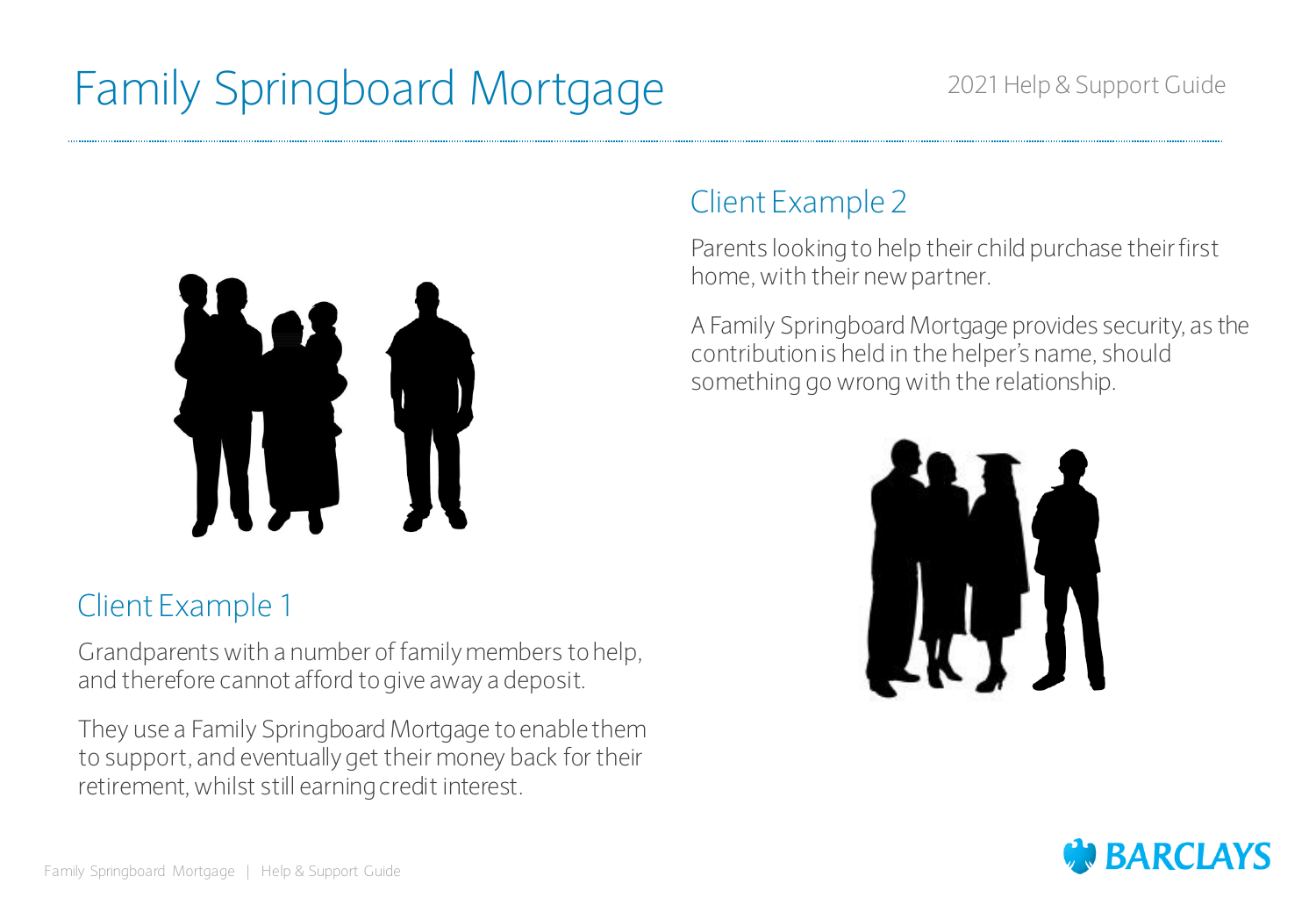### Why recommend a Barclays Family Springboard mortgage?

There are 5 reasons why you should recommend a Barclays Family Springboard mortgage to your client.



Your clients get on the property ladder or move home with a deposit as little as 0%, where a helper(s) provides an interest-earning contribution. 1



 $\begin{pmatrix} 2 \end{pmatrix}$  Your clients can be a first-time buyer or a home mover

Applicants who earn more than £50,000, individually or collectively will automatically qualify for an increased **B** Applicants who earn mor<br>income multiple of 4.49x



 $\overline{4}$  Your clients retain full rights over the property, the helper(s) isn't a quarantor



The helper(s) gets their savings back after 5 years with interest, as long as you keep up the repayments. Allows families to help all of their siblings throughout time, by recycling the contribution.

Your client's helper(s) must seek independent legal advice when considering to support a Family Springboard Mortgage. This cannot be the same solicit or who is conducting the conveyancing.

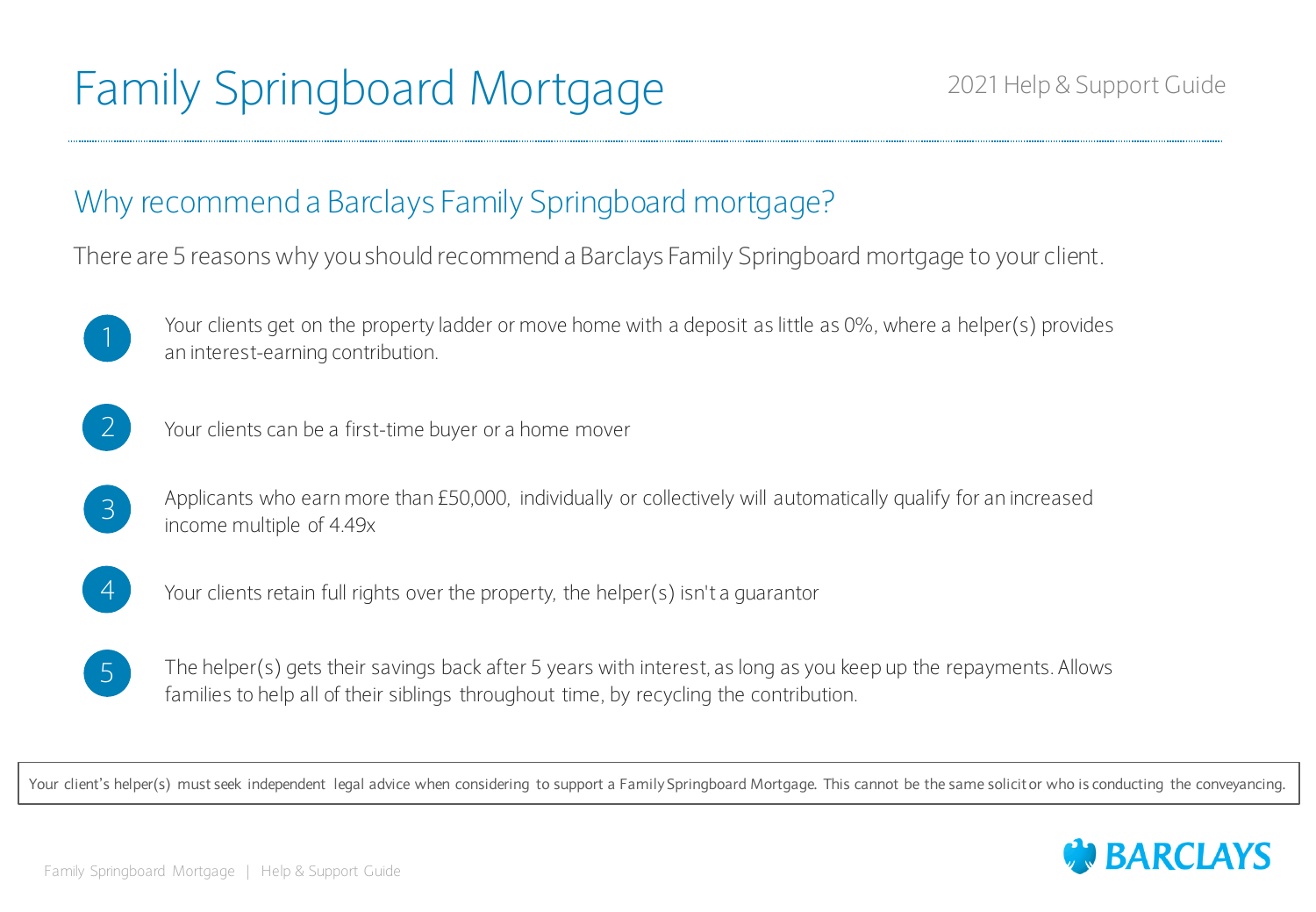## Family Springboard Mortgage 2021 Help & Support Guide

### Submitting a Family Springboard case

As with any Barclays mortgage application, you'll need to follow the standard submission process, but there are additional steps required in order to open the Helpful Start account.

Here is an illustration of the stages of the process, grey being the borrower and blue the helper(s).

You'll notice that the helper(s) is involved a great deal in the process, and there are two journeys for the helper(s) dependent upon whether they're an existing Barclays customer or not.

Please see overleaf is a step-by-step guide for the helper(s).

| Mortgage<br>interview                                                       | Mortgage<br>agreed                                   | Mortgage<br><b>offer</b> |                                                           | Mortgage<br>completion |
|-----------------------------------------------------------------------------|------------------------------------------------------|--------------------------|-----------------------------------------------------------|------------------------|
| <b>Helper</b>                                                               |                                                      |                          |                                                           |                        |
| <b>Application</b><br>form for Helpful<br><b>Start Account</b><br>completed | Independent<br><b>Legal Advice</b><br>process begins | <b>Account</b><br>opened | Money is paid<br>into Helpful<br><b>Start Account</b>     |                        |
|                                                                             |                                                      |                          | Complete<br>Independent<br><b>Legal Advice</b><br>process |                        |
|                                                                             |                                                      |                          | <b>Money is</b><br>locked in<br>account                   |                        |

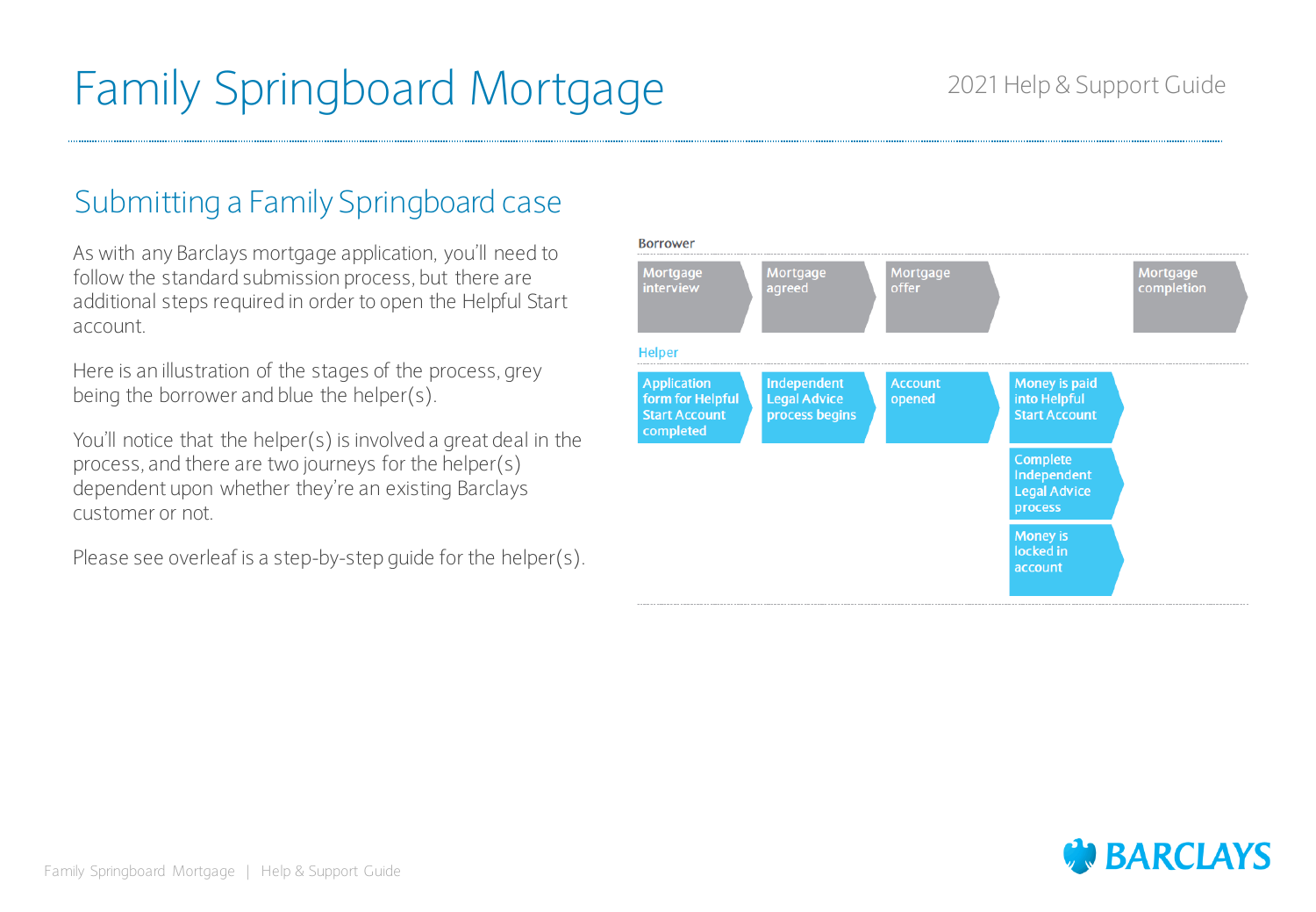## Family Springboard Mortgage 2021 Help & Support Guide

### Submitting a Family Springboard case

Helper(s) are existing Barclays mortgage or current account customers



Complete the client's MAX application as normal, but don't submit it *(Please note, when submitting a 0% deposit application, input '£0' into the deposit field and select 'Assets and Savings' as the deposit option)*





 $\overline{3}$  Obtain the signed application form from the helper(s) and ensure the ILA details are complete



4 Submit the application in MAX



 $\overline{5}$  Submit all supporting documentation, including the helper(s)' application form and Declaration

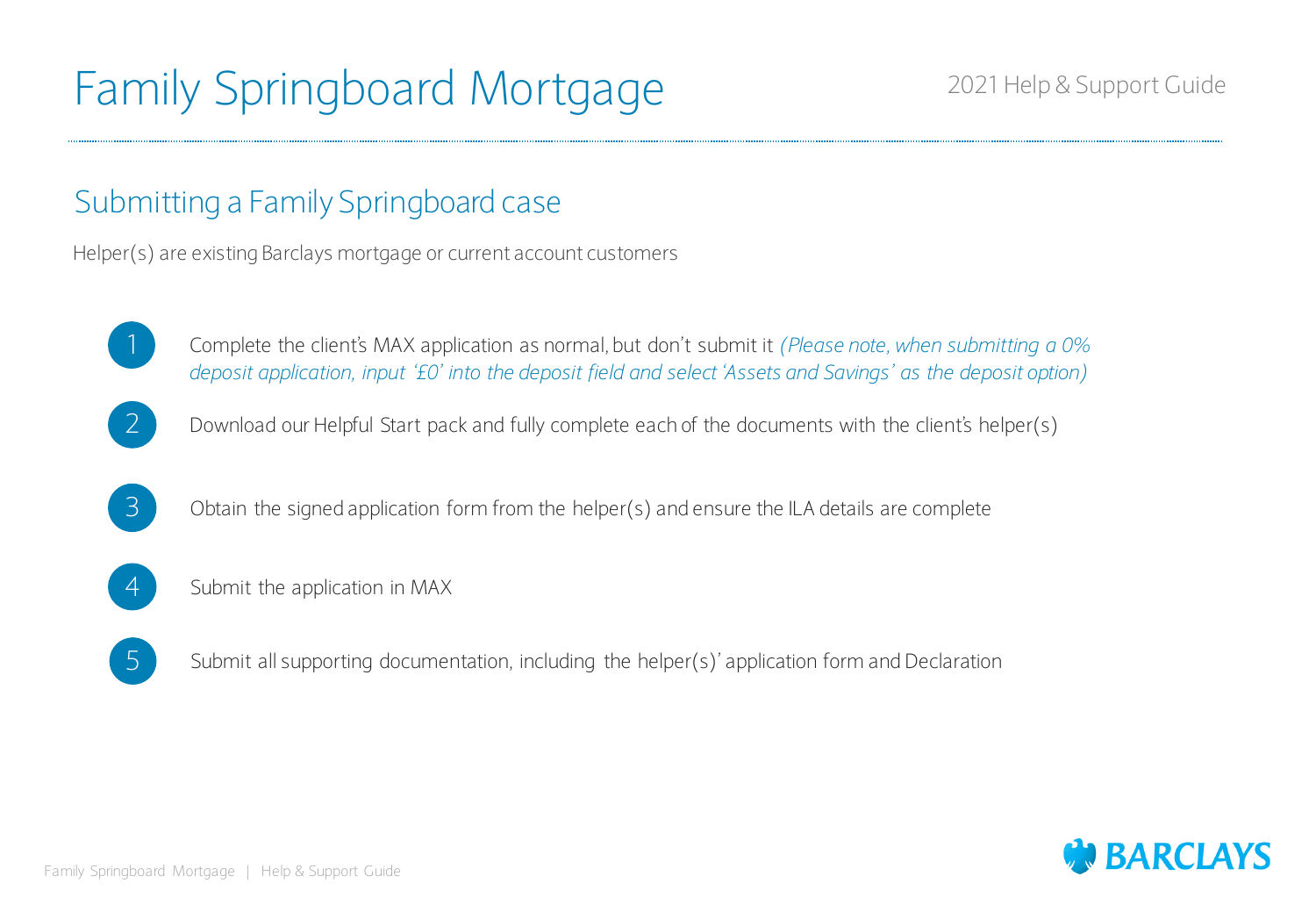## Family Springboard Mortgage 2021 Help & Support Guide

### Submitting a Family Springboard case

Helper(s) who are new Barclays customers



Download our 'Helpful Start pack' and fully complete each of the documents with the client's Helper(s)



- The helper(s) will need to complete their identification checks in 1 of 2 ways:
- 1. Your client can use Barclays Verify via the Barclays Mobile Banking App. Just ask the helper to download the App and follow the simple instructions. Once completed they will be issued a 10 digit reference number which you can detail on the Helpful Start application form, OR
- 2. they will need to visit a branch with their identification to be identified before mortgage submission. Your clients should book an appointment first so that they'll be seen by a Community Banker. They can make a booking by calling 0333 202 7573.
- 3

Log into MAX and complete the client's application as normal, but don't submit it *(Please note, when submitting a 0% deposit application, input '£0' into the deposit field and select 'Assets and Savings' as the deposit option)*

Obtain the signed application form from the client's helper(s) and make sure the independent legal advice details are completed



-6

- Submit the application via the Barclays Intermediary HUB
- Submit all supporting documentation, including the helper(s)' application form and Declaration